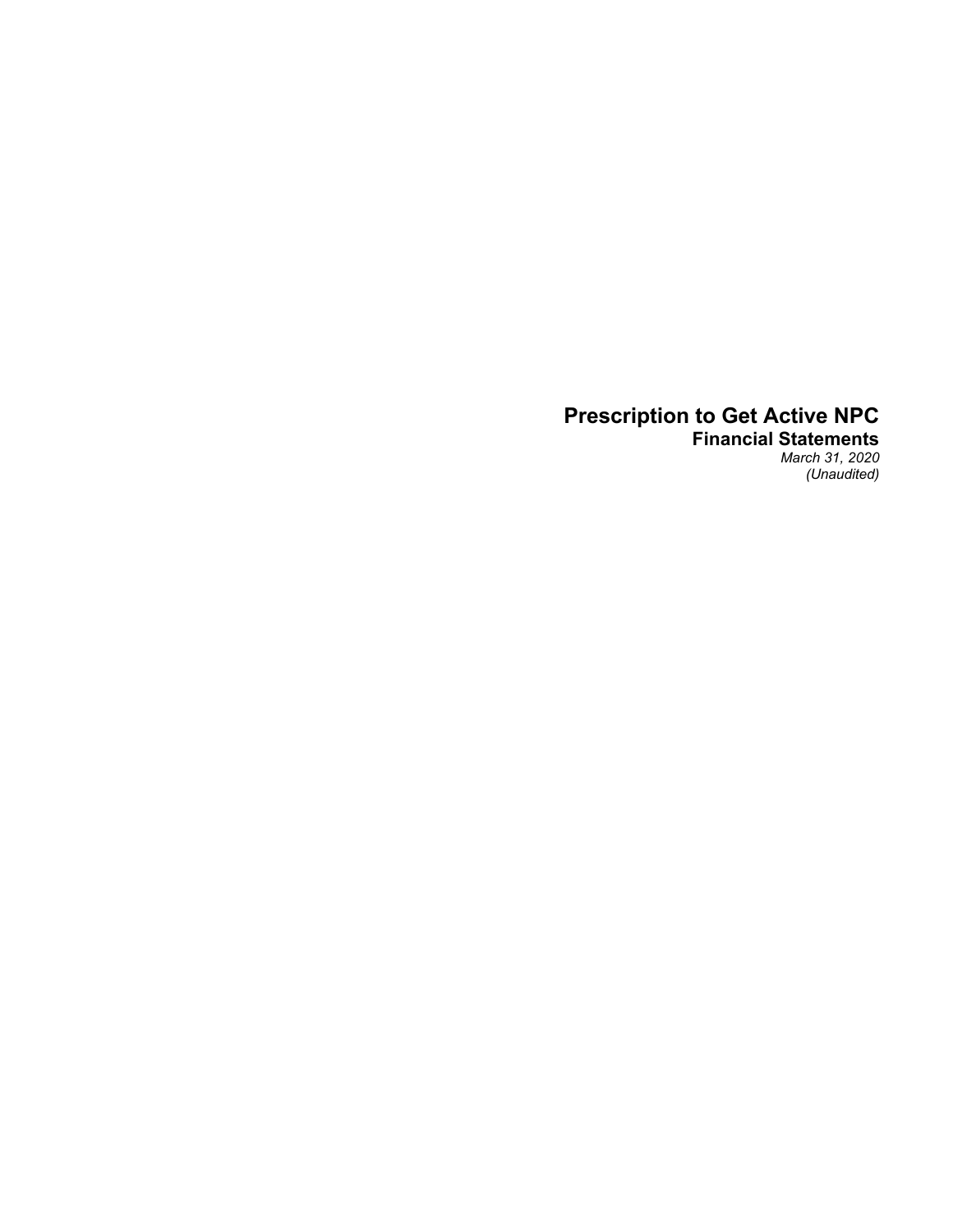### Page

 $\mathbf{\Omega}$ 

# Independent Practitioner's Review Engagement Report **Financial Statements** Statement of Operations and Changes in Net Assets

| <b>Schedules</b> |  |
|------------------|--|
|                  |  |
|                  |  |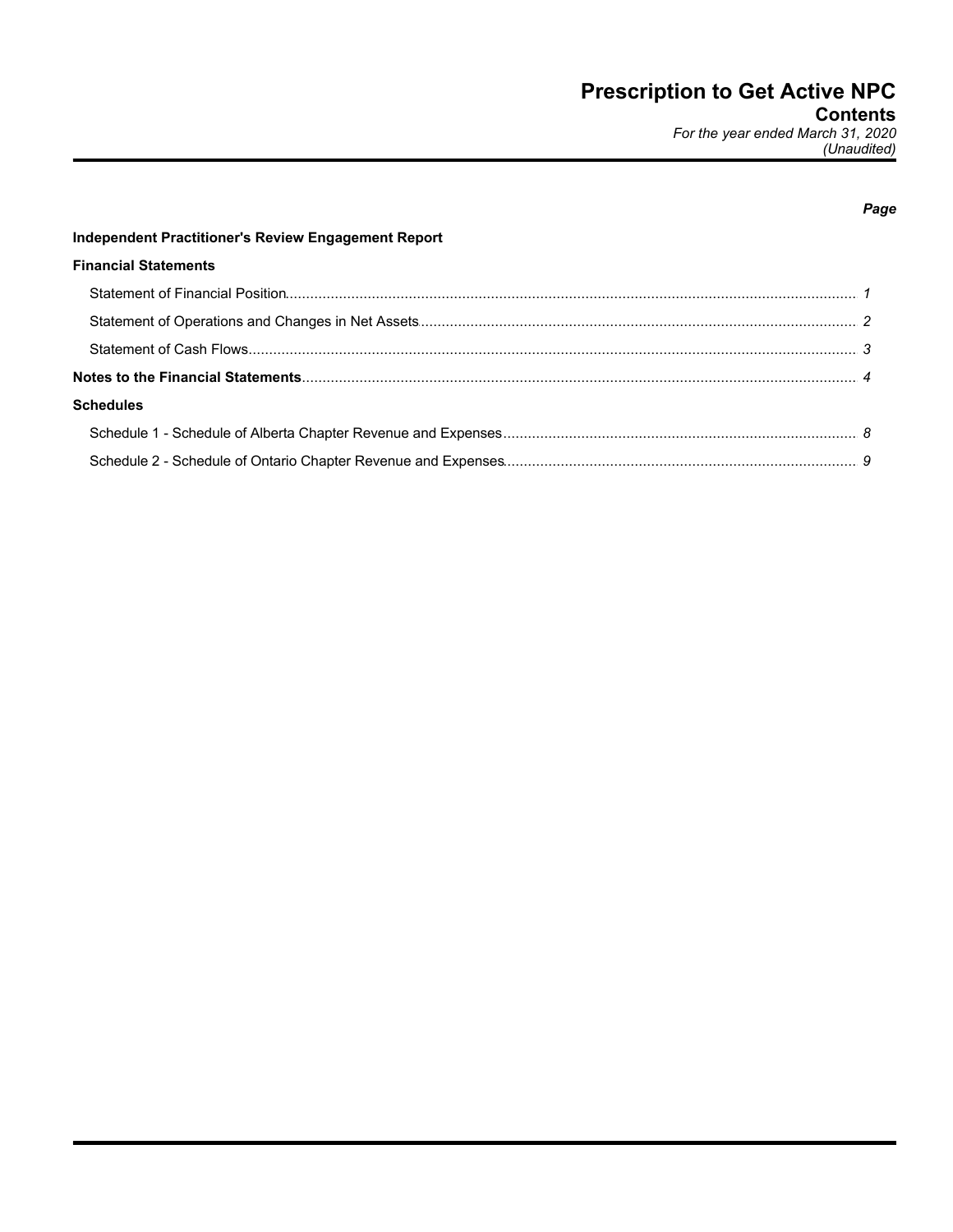

To the Members of Prescription to Get Active NPC:

We have reviewed the accompanying financial statements of Prescription to Get Active NPC which comprise the statement of financial position as at March 31, 2020, and the statements of operations and changes in net assets and cash flows for the year then ended, and a summary of significant accounting policies and other explanatory information.

#### **Management's Responsibility for the Financial Statements**

Management is responsible for the preparation and fair presentation of these financial statements in accordance with Canadian accounting standards for not-for-profit organizations, and for such internal control as management determines is necessary to enable the preparation of financial statements that are free from material misstatement, whether due to fraud or error.

#### **Practitioner's Responsibility**

Our responsibility is to express a conclusion on the accompanying financial statements based on our review. We conducted our review in accordance with Canadian generally accepted standards for review engagements, which require us to comply with relevant ethical requirements.

A review of financial statements in accordance with Canadian generally accepted standards for review engagements is a limited assurance engagement. The practitioner performs procedures, primarily consisting of making inquiries of management and others within the entity, as appropriate, and applying analytical procedures, and evaluates the evidence obtained.

The procedures performed in a review are substantially less in extent than, and vary in nature from, those performed in an audit conducted in accordance with Canadian generally accepted auditing standards. Accordingly, we do not express an audit opinion on these financial statements.

#### **Conclusion**

Based on our review, nothing has come to our attention that causes us to believe that the financial statements do not present fairly, in all material respects, the financial position of Prescription to Get Active NPC as at March 31, 2020, and the results of its operations and its cash flows for the year then ended in accordance with Canadian accounting standards for not-for-profit organizations.

#### **Comparative Information**

Without modifying our conclusion, we draw attention to Note 3 to the financial statements which describes that Prescription to Get Active NPC adopted Canadian accounting standards for not-for-profit organizations on April 1, 2019 with a transition date of March 31, 2018. These standards were applied retrospectively by management to the comparative information in these financial statements, including the statement of financial position as at March 31, 2019 and at April 1, 2018, and the statements of operations and changes in net assets and cash flows for the year ended March 31, 2019 and related disclosures. We were not engaged to report on the restated comparative information, and as such, it is neither audited nor reviewed.

Edmonton, Alberta

 $MINPLLP$ 

March 3, 2021 Chartered Professional Accountants

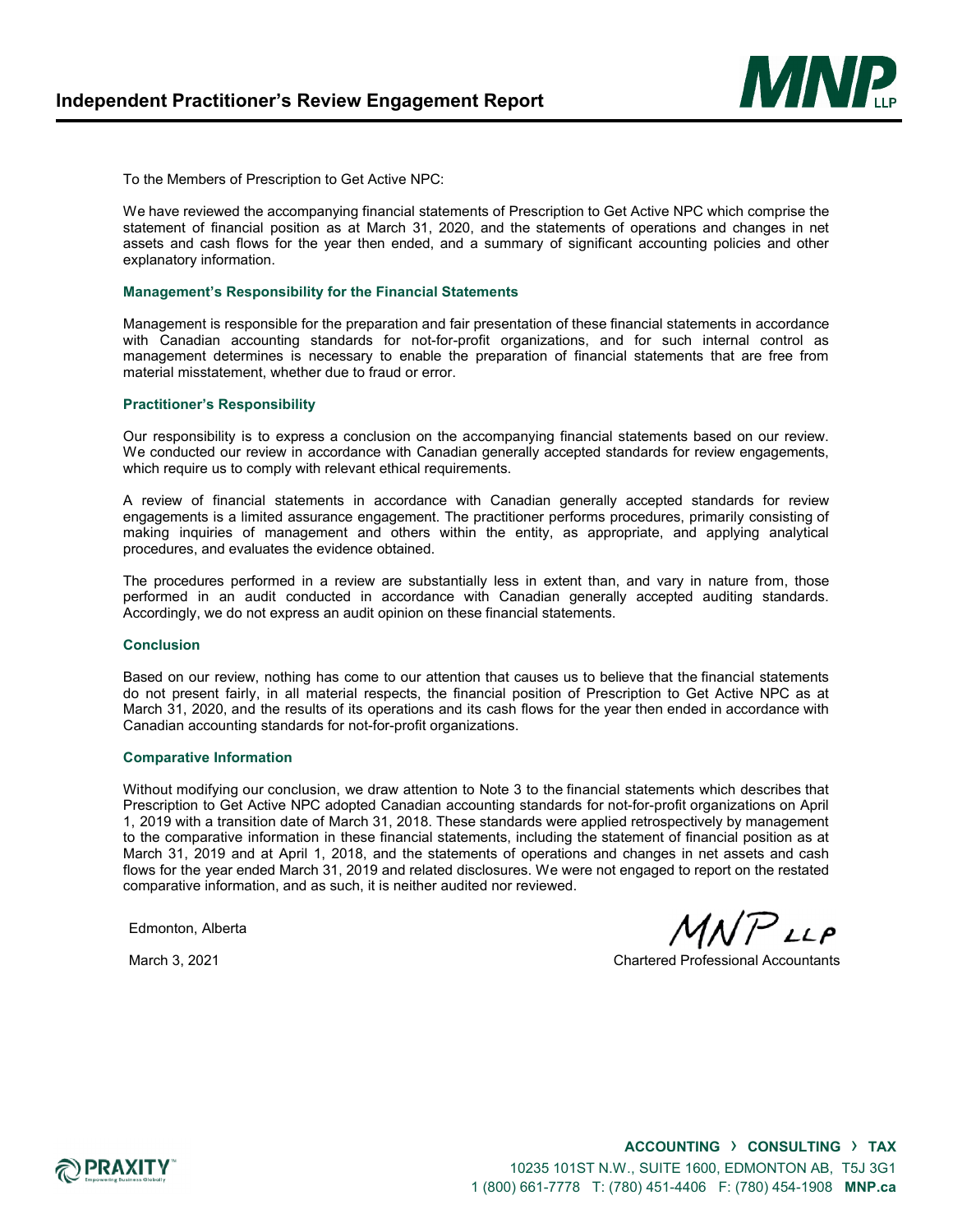## **Prescription to Get Active NPC Statement of Financial Position**

#### *As at March 31, 2020 (Unaudited)*

|                                                                  | March 31<br>2020 | March 31<br>2019<br>(Restated -<br>Note 3) | April 1<br>2018 |
|------------------------------------------------------------------|------------------|--------------------------------------------|-----------------|
| <b>Assets</b>                                                    |                  |                                            |                 |
| <b>Current</b>                                                   |                  |                                            |                 |
| Cash                                                             | 127,237          | 179,497                                    | 7,833           |
| Investment                                                       | 5,000            |                                            |                 |
| Prepaid expenses                                                 | 847              | 824                                        |                 |
|                                                                  | 133,084          | 180,321                                    | 7,833           |
| Capital assets (Note 4)                                          | 22,835           | 4,491                                      | 9,980           |
|                                                                  | 155,919          | 184,812                                    | 17,813          |
| <b>Liabilities</b>                                               |                  |                                            |                 |
| Current                                                          |                  |                                            |                 |
| Accounts payable and accruals<br>Deferred contributions (Note 5) | 9,541<br>103,283 | 1,500<br>131,723                           | 3,315           |
|                                                                  |                  |                                            |                 |
|                                                                  | 112,824          | 133,223                                    | 3,315           |
| Deferred contributions (Note 5)                                  | 9,366            |                                            |                 |
|                                                                  | 122,190          | 133,223                                    | 3,315           |
| Significant event (Note 8)                                       |                  |                                            |                 |
| Subsequent event (Note 9)                                        |                  |                                            |                 |
|                                                                  |                  |                                            |                 |
| <b>Net Assets</b>                                                | 33,729           | 51,589                                     | 14,498          |
|                                                                  | 155,919          | 184,812                                    | 17,813          |
|                                                                  |                  |                                            |                 |

### **Approved on behalf of the Board of Directors**

**Director** *signed by "Scott Wildeman"*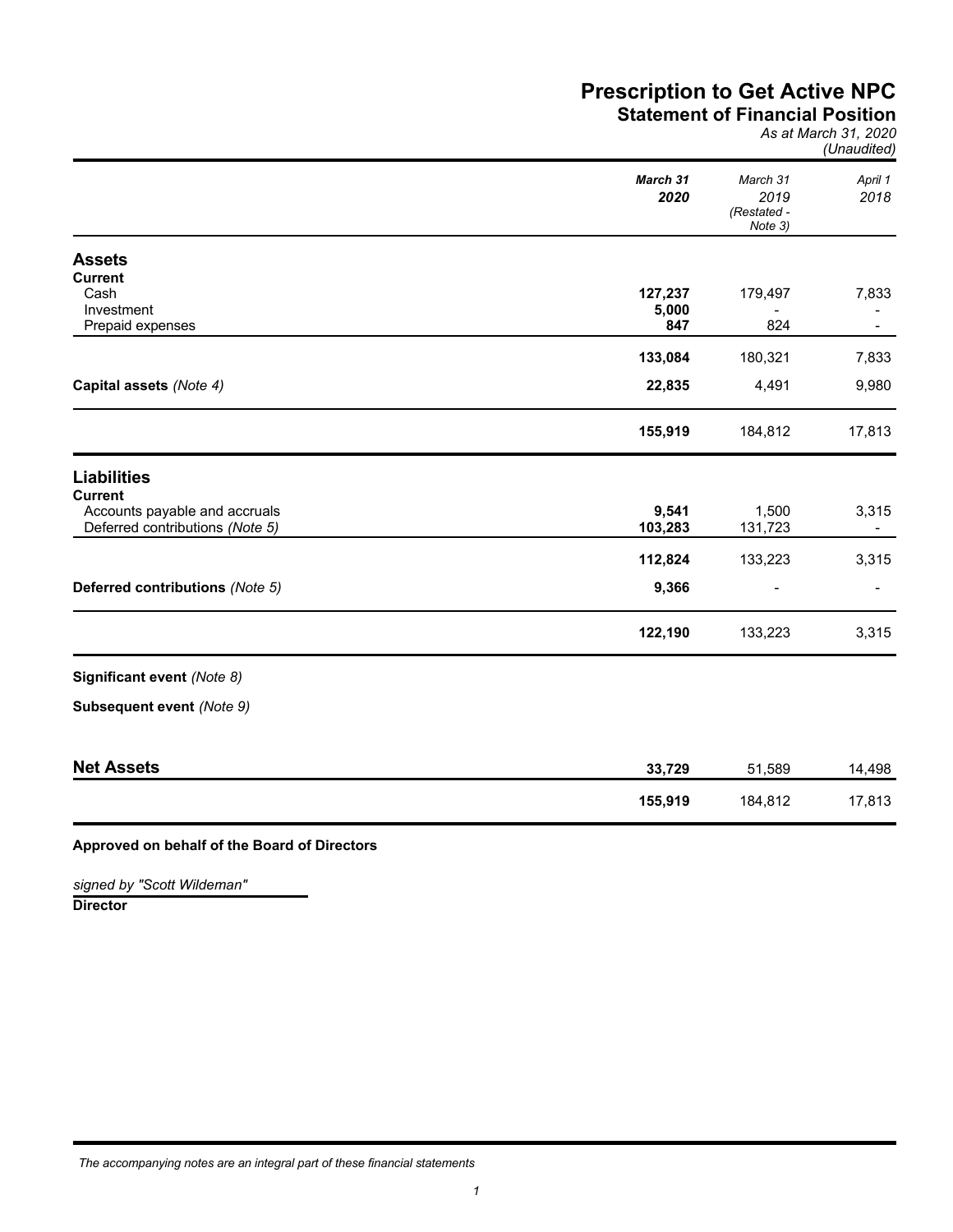### **Statement of Operations and Changes in Net Assets**

*For the year ended March 31, 2020 (Unaudited)*

|                                              | 2020      | 2019<br>(Restated -<br>Note 3) |
|----------------------------------------------|-----------|--------------------------------|
| <b>Revenue</b>                               |           |                                |
| Grants (Note 5)                              | 169,074   | 18,277                         |
| Sponsorships                                 | 6,848     | 45,000                         |
| Interest                                     | 1,380     | 44                             |
|                                              | 177,302   | 63,321                         |
| <b>Expenses</b>                              |           |                                |
| Salaries and benefits                        | 113,230   | 700                            |
| Amortization                                 | 27,910    | 5,489                          |
| Advertising                                  | 15,859    |                                |
| <b>Professional fees</b>                     | 11,258    | 14,877                         |
| Office                                       | 10,466    | 1,649                          |
| Consulting                                   | 6,400     | $\blacksquare$                 |
| Graphic design                               | 2,825     | 848                            |
| Travel                                       | 2,695     | $\blacksquare$                 |
| Insurance                                    | 1,716     | 850                            |
| Telephone                                    | 1,399     | 1,711                          |
| Bank charges and interest                    | 891       | 106                            |
| Meals and entertainment                      | 513       |                                |
|                                              | 195,162   | 26,230                         |
| Excess (deficiency) of revenue over expenses | (17, 860) | 37,091                         |
| Net assets, beginning of year                | 51,589    | 14,498                         |
| Net assets, end of year                      | 33,729    | 51,589                         |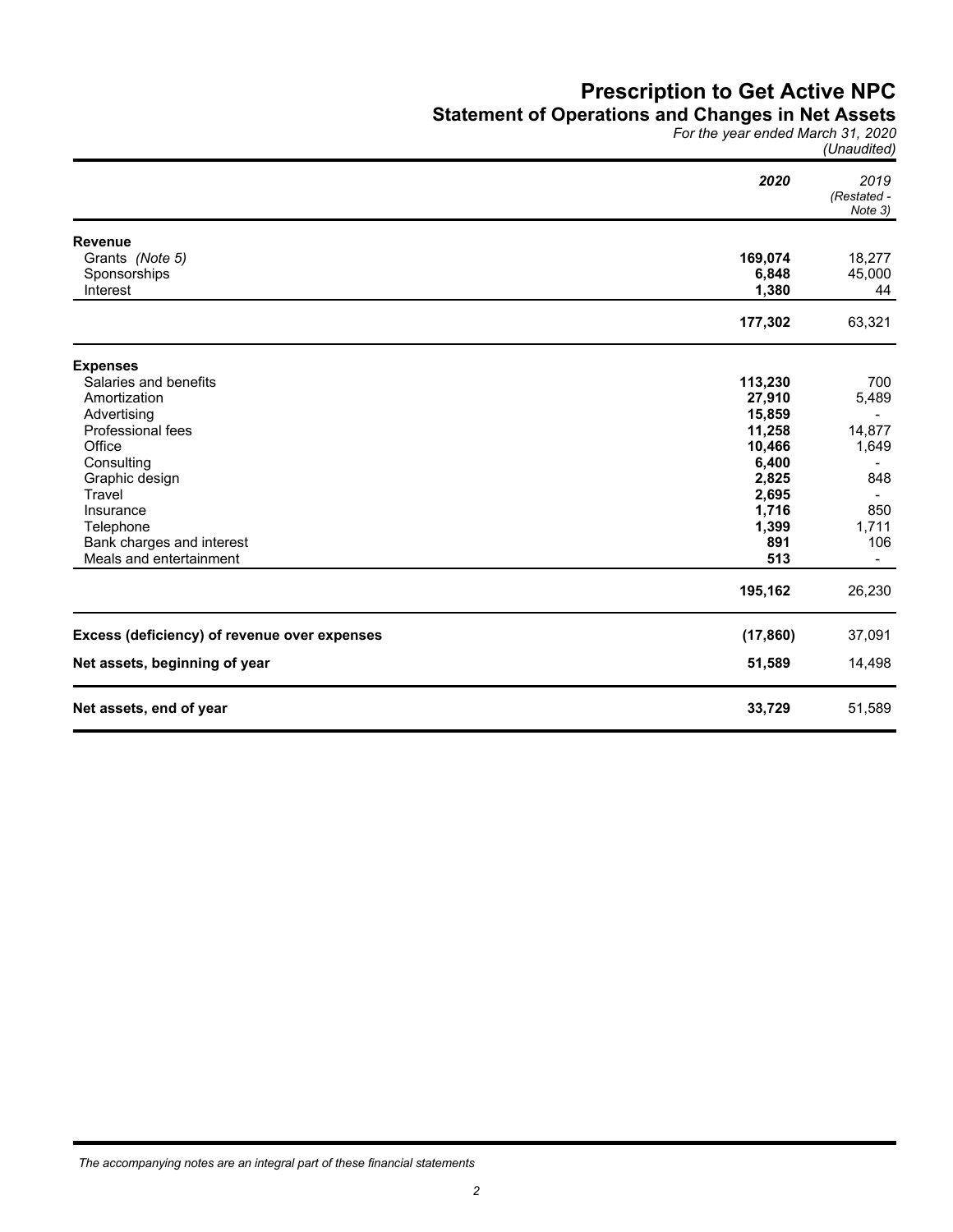**Statement of Cash Flows**

*For the year ended March 31, 2020 (Unaudited)*

|                                                      | 2020       | 2019      |
|------------------------------------------------------|------------|-----------|
| Cash provided by (used for) the following activities |            |           |
| <b>Operating</b>                                     |            |           |
| Cash receipts from grants and sponsorships           | 158,230    | 195,043   |
| Cash paid for program services                       | (45, 115)  | (22, 573) |
| Cash paid for salaries and benefits                  | (113, 230) | (700)     |
| Interest paid                                        | (891)      | (106)     |
|                                                      | (1,006)    | 171,664   |
| Investing                                            |            |           |
| Purchase of capital assets                           | (46, 254)  |           |
| Purchase of investment                               | (5,000)    |           |
|                                                      | (51, 254)  |           |
| Increase (decrease) in cash resources                | (52, 260)  | 171,664   |
| Cash resources, beginning of year                    | 179,497    | 7,833     |
| Cash resources, end of year                          | 127,237    | 179,497   |

*The accompanying notes are an integral part of these financial statements*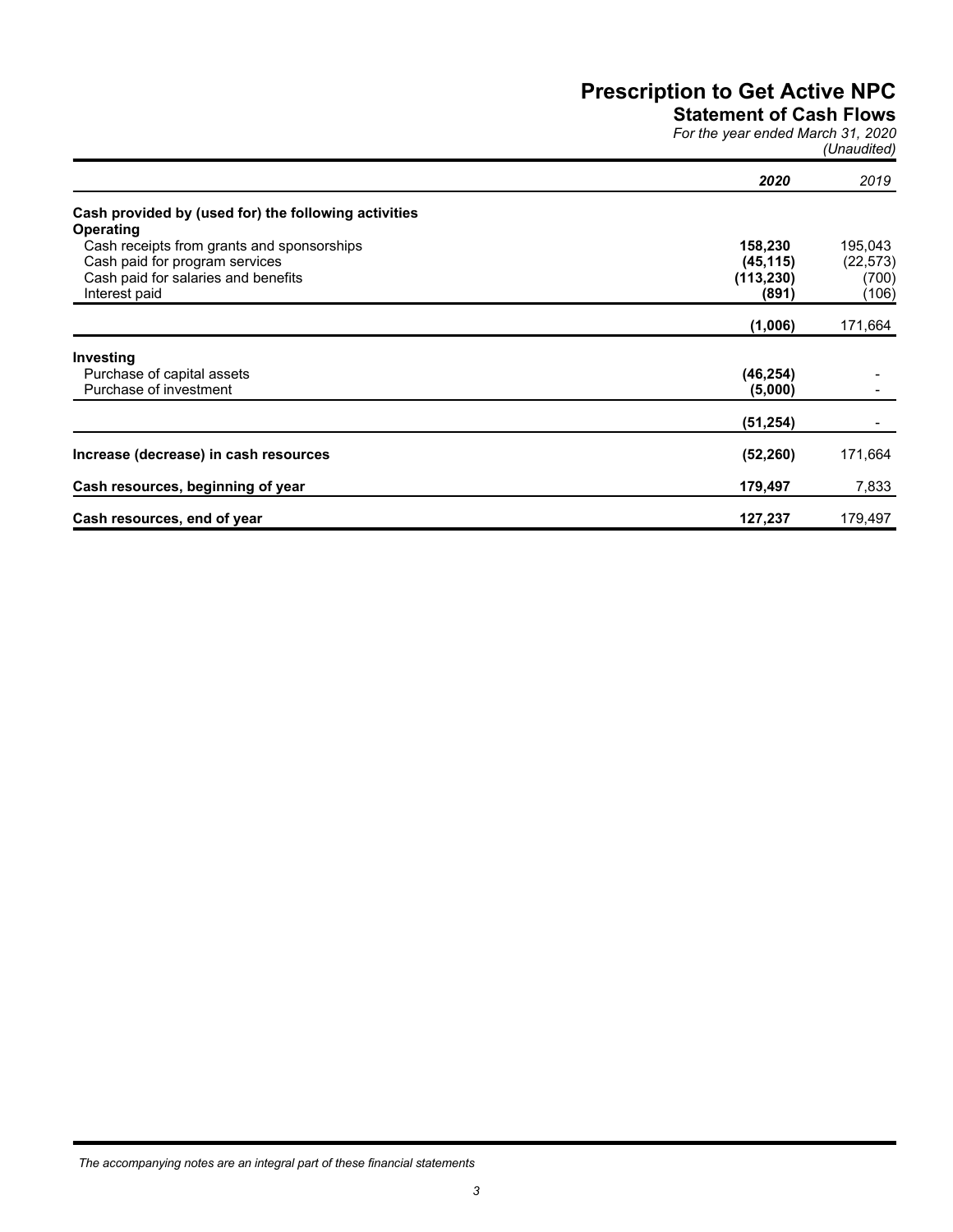*For the year ended March 31, 2020 (Unaudited)*

#### **1. Purpose of the organization**

Prescription to Get Active NPC (the "Organization") was incorporated under the Canada Not-for-profit Corporations Act and is registered under Section 149.1(l) of the Income Tax Act, and as such is exempt from taxes.

The Organization's objective is to promote physical activity in sedentary individuals to improve overall health by integrating primary care and recreation through its partners and members. Physicians provide a prescription to individuals giving them the opportunity to discuss the importance of physical activity and grants patients access to community recreation.

#### **2. Significant accounting policies**

The financial statements have been prepared in accordance with Canadian accounting standards for not-for-profit organizations set out in Part III of the CPA Canada Handbook - Accounting, as issued by the Accounting Standards Board in Canada, using the following significant accounting policies:

#### *Revenue recognition*

The Organization follows the deferral method of accounting for contributions. Restricted contributions are recognized as revenue in the year in which the related expenses are incurred. Unrestricted contributions are recognized as revenue when received or receivable if the amount to be received can be reasonably estimated and collection is reasonably assured. Endowment contributions are recognized as direct increases in net assets.

#### *Cash*

Cash consists of balances with banks.

#### *Investment*

Investment consists of a guaranteed investment certificate ("GIC") recorded at fair value. Income from the investment is recorded as interest income as earned.

#### *Capital assets*

Purchased capital assets are recorded at cost.

Amortization is provided using the declining balance method at rates intended to amortize the cost of assets over their estimated useful lives.

|         | <b>Method</b>     | Rate |
|---------|-------------------|------|
| Website | declining balance | 55 % |

#### *Long-lived assets*

Long-lived assets consists of capital assets. Long-lived assets held for use are measured and amortized as described in the applicable accounting policies.

When the Organization determines that a long-lived asset no longer has any long-term service potential to the organization, the excess of its net carrying amount over any residual value is recognized as an expense in the statement of operations and changes in net assets. Write-downs are not reversed.

#### *Measurement uncertainty (use of estimates)*

The preparation of financial statements in conformity with Canadian accounting standards for not-for-profit organizations requires management to make estimates and assumptions that affect the reported amounts of assets and liabilities and disclosure of contingent assets and liabilities at the date of the financial statements, and the reported amounts of revenue and expenses during the reporting period.

Amortization is based on the estimated useful lives of capital assets.

These estimates and assumptions are reviewed periodically and, as adjustments become necessary they are reported in excess (deficiency) of revenue over expenses in the periods in which they become known.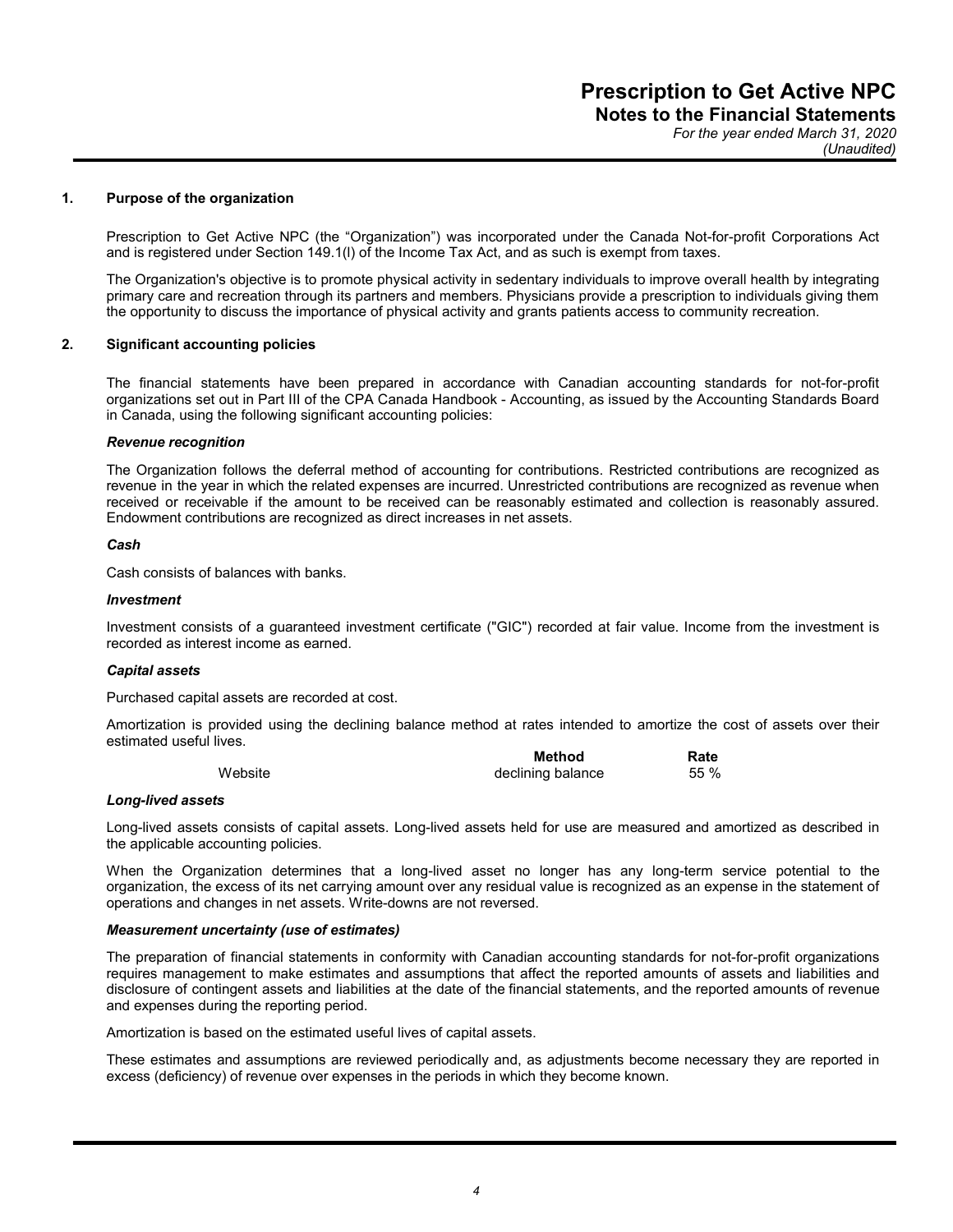*For the year ended March 31, 2020 (Unaudited)*

#### **2. Significant accounting policies** *(Continued from previous page)*

#### *Contributed materials and services*

Contributions of materials and services are recognized both as contributions and expenses in the statement of operations and changes in net assets when a fair value can be reasonably estimated and when the materials and services are used in the normal course of the Organization's operations and would otherwise have been purchased. No contributed materials and services were recognized in the year.

#### *Financial instruments*

All financial instruments are initially recorded at their fair value, including financial assets and liabilities originated and issued in a related party transaction with management. Financial assets and liabilities originated and issued in all other related party transactions are initially measured at their carrying or exchange amount in accordance with Section 3840 *Related Party Transactions*. At initial recognition, the Organization may irrevocably elect to subsequently measure any financial instrument at fair value. The Organization has not made such an election during the year.

The Organization subsequently measures investments in equity instruments quoted in an active market. All other financial assets and liabilities are subsequently measured at amortized cost.

Transaction costs and financing fees directly attributable to the origination, acquisition, issuance or assumption of financial instruments subsequently measured at fair value are immediately recognized in the excess (deficiency) of revenue over expenses for the current period. Conversely, transaction costs and financing fees are added to the carrying amount for those financial instruments subsequently measured at cost or amortized cost.

The Organization assesses impairment of all of its financial assets measured at cost or amortized cost when there is and indication of impairment. Any impairment, which is not considered temporary, is included in current year excess (deficiency) of revenue over expenses.

#### **3. Impact of adopting accounting standards for not-for-profit organizations**

These are the Organization's first financial statements prepared in accordance with Canadian accounting standards for not-for-profit organizations ("ASNPO"). The accounting policies in Note 2 have been applied in preparing the financial statements for the year ended March 31, 2020, the comparative information for the year ended March 31, 2019, and the opening ASNPO statement of financial position as at April 1, 2018 (the Organization's date of transition to ASNPO).

Reconciliations and explanatory notes on how the transition to ASNPO has affected the statement of financial position and statement of operations and changes in net assets previously reported are provided below.

#### *Explanation of changes to net assets at April 1, 2018*

There were no changes to net assets at April 1, 2018 from amounts previously reported.

#### *Reconciliation of excess of revenue over expenses for the year ended March 31, 2019*

|                                 | <b>Sub-Notes</b> | <b>Previously</b><br>reported<br>March 31, 2019 | <b>Adjustments</b> | <b>ASNPO</b><br>March 31, 2019 |
|---------------------------------|------------------|-------------------------------------------------|--------------------|--------------------------------|
| Revenue                         |                  | 195.044                                         | (131, 723)         | 63,321                         |
| Expenses                        |                  | 26.230                                          |                    | 26,230                         |
| Excess of revenue over expenses |                  | 168.814                                         | (131,723)          | 37,091                         |

#### **i. Decrease in revenue**

Certain revenues received by the Organization have been deferred for the year ended March 31, 2019, resulting in a reduction of revenues of \$131,723.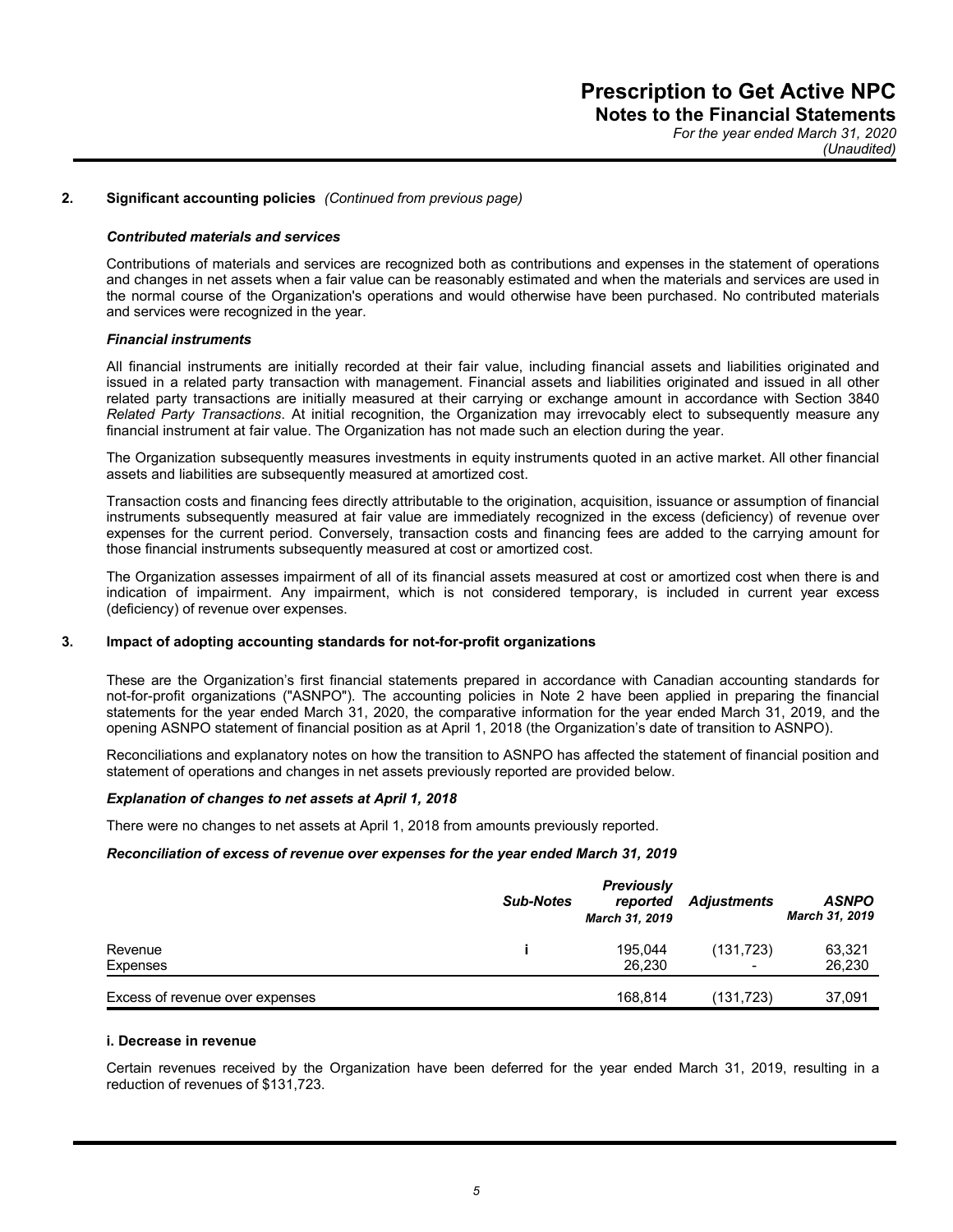**Notes to the Financial Statements** *For the year ended March 31, 2020*

*(Unaudited)*

#### **4. Capital assets**

|         | Cost   | <b>Accumulated</b><br>amortization | 2020<br>Net book<br>value | 2019<br>Net book<br>value |
|---------|--------|------------------------------------|---------------------------|---------------------------|
| Website | 76.754 | 53,919                             | 22.835                    | 4.491                     |

#### **5. Deferred contributions**

Deferred contributions consist of unspent contributions externally restricted for the purpose of fulfilling the Organization's goals or consist of the unamortized amount of contributions received for the purchase of a capital asset. Recognition of these amounts as revenue is deferred to periods when the specified expenditures are made or when the related capital asset is amortized. Changes in the deferred contribution balance are as follows:

|                                                                                                               | 2020                            | 2019<br>(Restated -<br>Note 3)         |
|---------------------------------------------------------------------------------------------------------------|---------------------------------|----------------------------------------|
| Balance, beginning of year<br>Amount received during the year<br>Amount recognized as revenue during the year | 131,723<br>150,000<br>(169,074) | $\blacksquare$<br>150,000<br>(18, 277) |
|                                                                                                               | 112,649                         | 131,723                                |
| Less: long-term portion                                                                                       | 9,366                           |                                        |
| Balance, end of year                                                                                          | 103,283                         | 131,723                                |

#### **6. Economic dependence**

The Organization's primary source of revenue is Government of Alberta grants. The grant funding can be cancelled if the Organization does not observe certain established guidelines. The Organization's ability to continue viable operations is dependent upon maintaining its compliance with the criteria within their agreement. As at the date of these financial statements, the Organization believes that it is in compliance with the agreement.

The term of the grant agreement with the Government of Alberta is set to expire on March 31, 2021. As at the date of these financial statements, this grant agreement has not been renewed.

### **7. Financial instruments**

The Organization, as part of its operations, carries a number of financial instruments. It is management's opinion that the Organization is not exposed to significant interest, currency, credit, liquidity or other price risks arising from these financial instruments except as otherwise disclosed.

#### *Interest rate risk*

Interest rate risk is the risk that the value of a financial instrument might be adversely affected by a change in the interest rates. Changes in market interest rates may have an effect on the cash flows associated with some financial assets and liabilities, know as cash flow risk, and on the fair value of other financial assets or liabilities, known as price risk.

The Organization is exposed to interest rate risk with respect to its investment, which bears interest at fixed rates.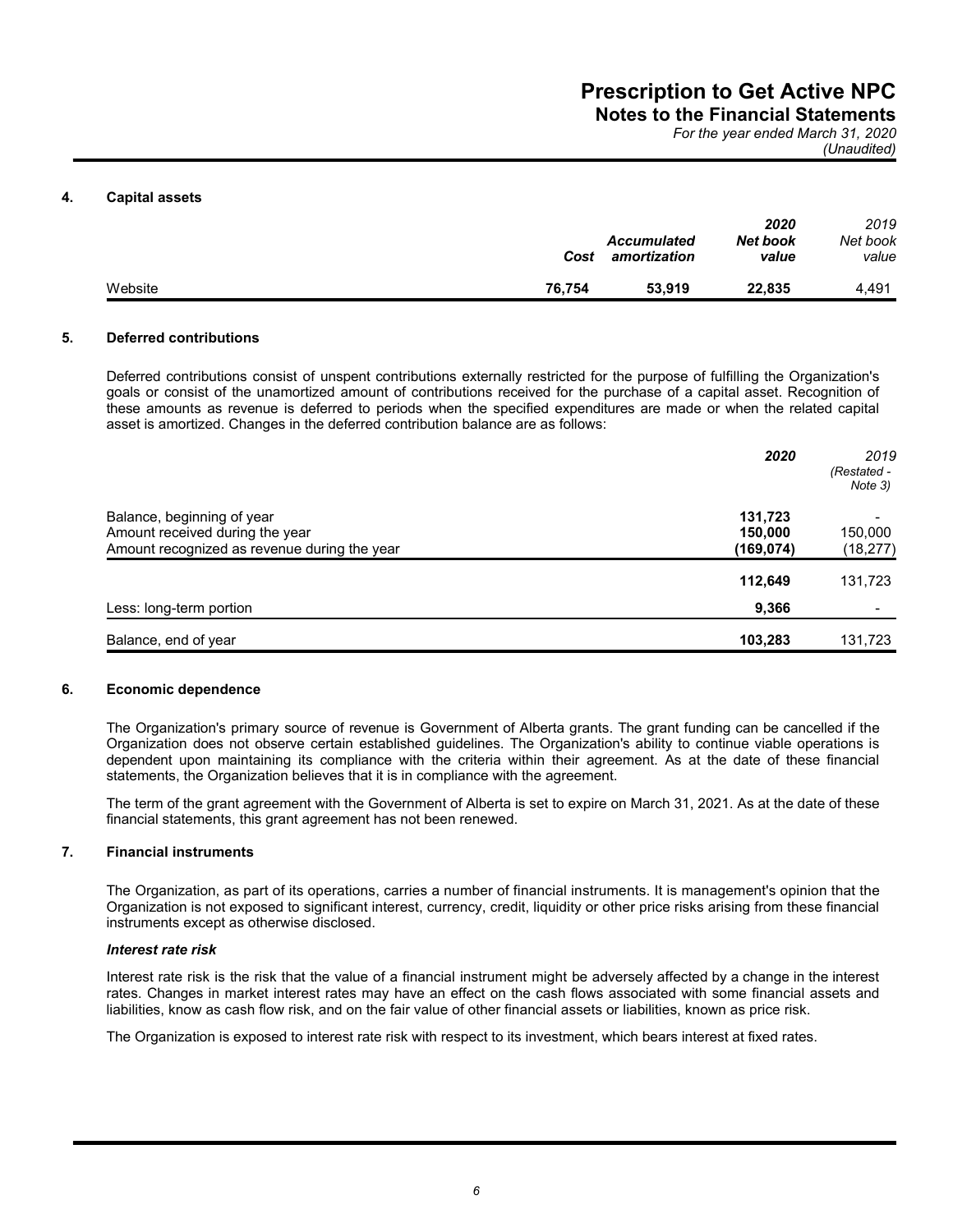*For the year ended March 31, 2020 (Unaudited)*

#### **8. Significant event**

During the year, there was a global outbreak of COVID-19 (coronavirus), which has had a significant impact on businesses through the restrictions put in place by the Canadian, provincial and municipal governments regarding travel, business operations and isolation/quarantine orders.

At this time, it is unknown the extent of the impact the COVID-19 outbreak may have on the Organization as this will depend on future developments that are highly uncertain and that cannot be predicted with confidence. These uncertainties arise from the inability to predict the ultimate geographic spread of the disease, and the duration of the outbreak, including the duration of travel restrictions, business closures or disruptions, and quarantine/isolation measures that are currently, or may be put, in place by Canada and other countries to fight the virus.

#### **9. Subsequent event**

Subsequent to year-end, the Organization received a Canada Emergency Business Account ("CEBA") loan offered by the Canadian government in response to the COVID-19 pandemic. The loan is for a total of \$40,000 for a term of three years with no interest for the full term. A portion of the loan, \$10,000, will be deemed forgivable if the Organization meets the criteria set out by the government. Compliance with the criteria will be assessed in the following fiscal period.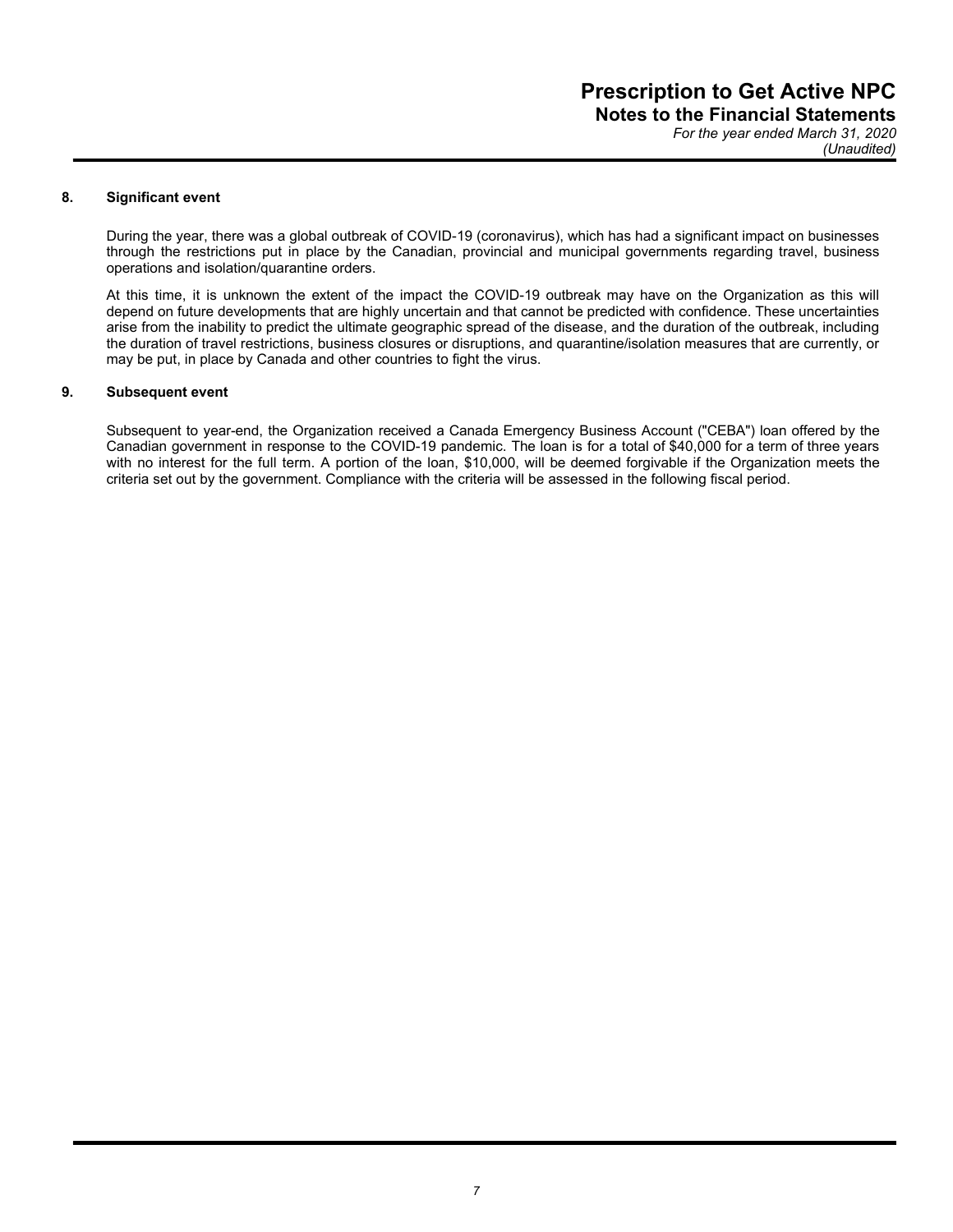### **Schedule 1 - Schedule of Alberta Chapter Revenue and Expenses**

*For the year ended March 31, 2020 (Unaudited)*

|                                              | 2020    | 2019<br>(Restated -<br>Note 3) |
|----------------------------------------------|---------|--------------------------------|
| <b>Revenue</b>                               |         |                                |
| Grants (Note 5)                              | 169,074 | 18,277                         |
| Interest                                     | 1,380   |                                |
| Sponsorships                                 | 41      | 25,438                         |
|                                              | 170,495 | 43,715                         |
| <b>Expenses</b>                              |         |                                |
| Salaries and benefits                        | 101,080 |                                |
| Amortization                                 | 27,910  | 5,489                          |
| Advertising                                  | 14,551  |                                |
| Professional fees                            | 11,258  | 14,877                         |
| Office                                       | 8,889   |                                |
| Travel                                       | 2,695   |                                |
| Insurance                                    | 1,716   | 850                            |
| Telephone                                    | 1,356   | 1,618                          |
| Bank charges and interest                    | 826     | 84                             |
| Consulting                                   | 750     |                                |
| Meals and entertainment                      | 513     |                                |
| Graphic design                               |         | 848                            |
|                                              | 171,544 | 23,766                         |
| Excess (deficiency) of revenue over expenses | (1,049) | 19,949                         |